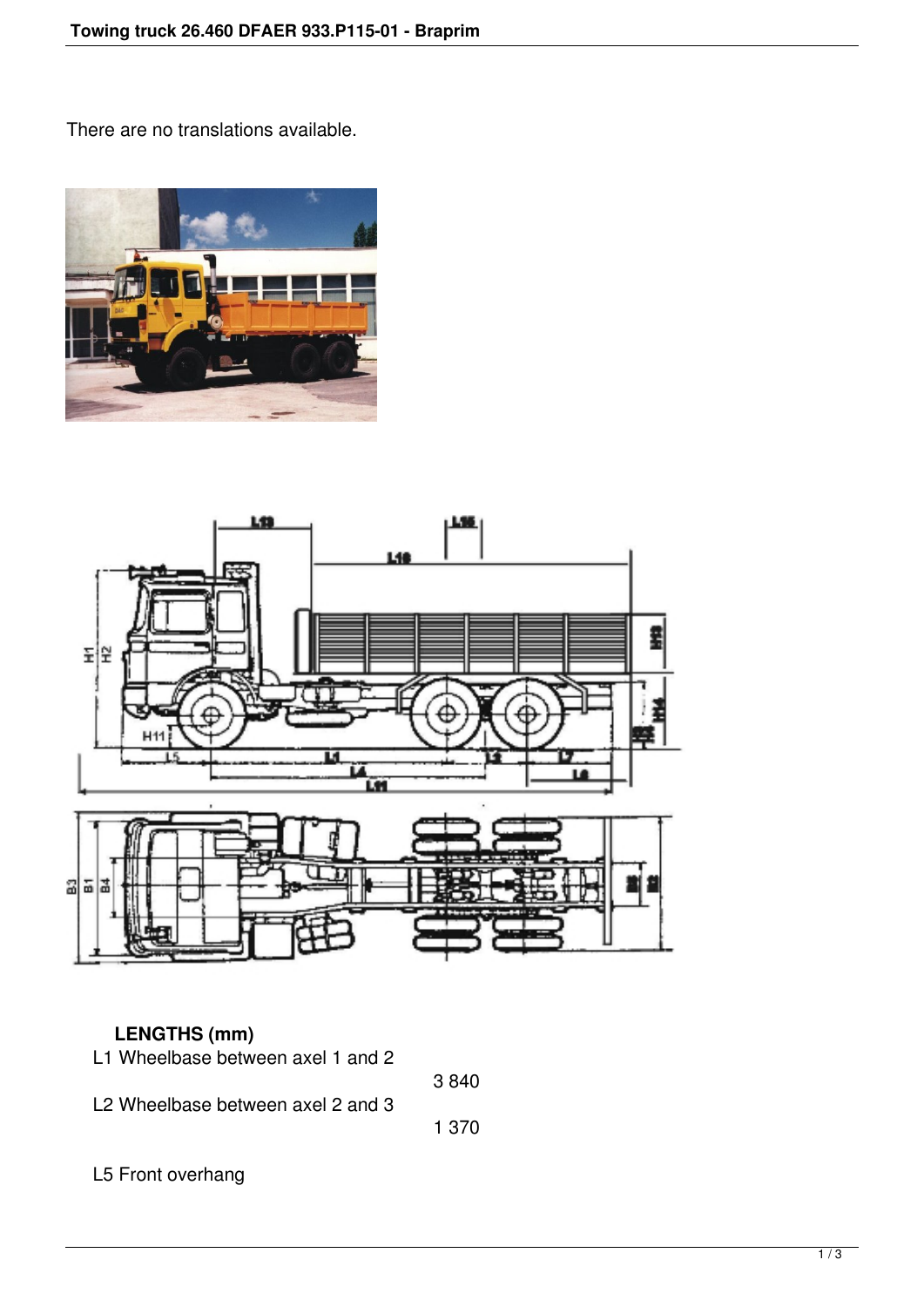|                                                    | 1 700   |
|----------------------------------------------------|---------|
| L6 Rear overhang                                   |         |
| L7 Rear chassis overhang                           | 1 0 9 0 |
| L11 Total length                                   | 725     |
|                                                    | 8 0 0 0 |
| L13 Distance between front axle and superstructure | 1 700   |
| L15 Minim level of superstructure mass point       | 520     |
| L16 Superstructure length                          |         |
|                                                    | 4560    |
| <b>WIDTHS (mm)</b>                                 |         |
| <b>B1 Cabin width</b>                              |         |
|                                                    | 2 300   |
| B <sub>2</sub> Width over rear wheels              | 2460    |
| <b>B3 Overall width</b>                            |         |
| B4 Width of chassis frame front                    | 2500    |
|                                                    | 946     |
| B5 Width of chassis frame rear                     | 766     |
| B7 Min. turning circle diameter (m)                |         |
| B8 Min. turning clearence circle diameter (m)      | 20,90   |
| <b>HEIGHTS (mm)</b>                                | 22,10   |
| H1 Total height over cabin, unloaded               |         |
|                                                    | 3 4 3 0 |
| H <sub>2</sub> Total height over cabin, loaded     | 3 3 7 0 |
| H3 Chassis height, unloaded                        |         |
| H4 Chassis height, loaded                          | 1 480   |
|                                                    | 1 4 4 0 |
| H <sub>11</sub> Ground clearence, front            |         |
| H <sub>12</sub> Ground clearence, rear             | 330     |
|                                                    | 330     |